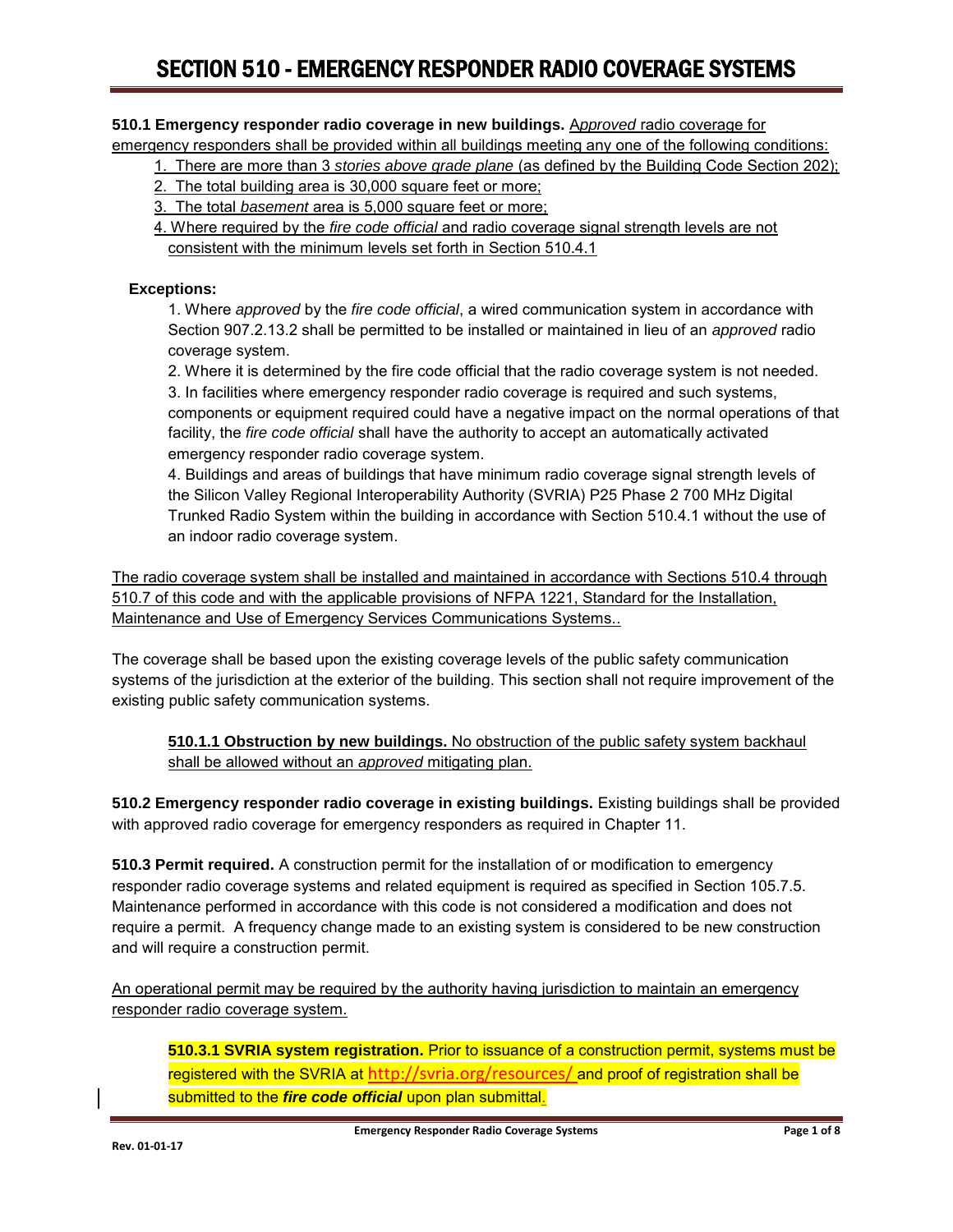**510.4 Technical requirements.** Systems, components, and equipment required to provide emergency responder radio coverage systems shall comply with Section 510.4.1 through 510.4.2.5.

**510.4.1 Radio signal strength.** The building shall be considered to have acceptable emergency responder radio coverage when signal strength measurements in 90% of all areas on each floor of the building meet the signal strength requirements in Sections 510.4.1.1 and 510.4.1.2.

**Exception:** Critical areas, such as the *fire command center*(s), the fire pump room(s), *interior exit stairways*, *exit passageways*, elevator lobbies, standpipe cabinets, rescue air filling stations, sprinkler sectional valve locations, and other areas required by the *fire code official*, shall be provided with 99% floor area radio coverage.

**510.4.1.1 Minimum signal strength into the building.** A minimum signal strength of -95 dBm shall be receivable in 90% of the area of each floor within the building when transmitted from the Silicon Valley Regional Interoperability Authority (SVRIA) P25 Phase 2 700 MHz Digital Trunked Radio System.

**510.4.1.2 Maximum signal strength out of the building.** A maximum signal strength of -95 dBm shall be received by the Silicon Valley Regional Interoperability Authority (SVRIA) P25 Phase 2 700 MHz Digital Trunked Radio System at the donor site when transmitted from 90% of the area of each floor within the building.

**510.4.1.3 Signal strength differential.** The system shall be designed to ensure that there is a minimum 15 dBm difference between the interior and exterior signal strength.

**510.4.1.4 Delivered audio quality.** The radio coverage system shall provide a minimum delivered audio quality of level 3.4 (DAQ "3.4") on each floor of the building or structure. DAQ 3.4 constitutes audio quality that makes speech understandable with repetition only rarely required with some noise and distortion.

**510.4.1.5 Building conduit and pathway survivability.** All new buildings shall be constructed with not less than a two-inch (2") conduit having a minimum two-hour fire resistive rating installed between the first floor or the bottom subterranean floor to the roof. Installed riser cable shall be protected by a 2-hour-rated enclosure.

**Exception:** In existing buildings, riser cable mechanically protected by metal conduit can be routed through a sprinkler-protected, 1-hour rated enclosure, including the door.

All feeder cable shall be either protected by an automatic sprinkler system in accordance with NFPA 13 or installed within approved metal raceway.

All radio cable (riser and feeder) is required to be plenum-rated. Cable other than radio cable is allowed to comingle with the radio cable in the conduit provided it is listed, shielded cable that will not interfere with the radio cable.

At each floor and the roof, an opening shall be made to allow easy access to the conduit from the ceiling.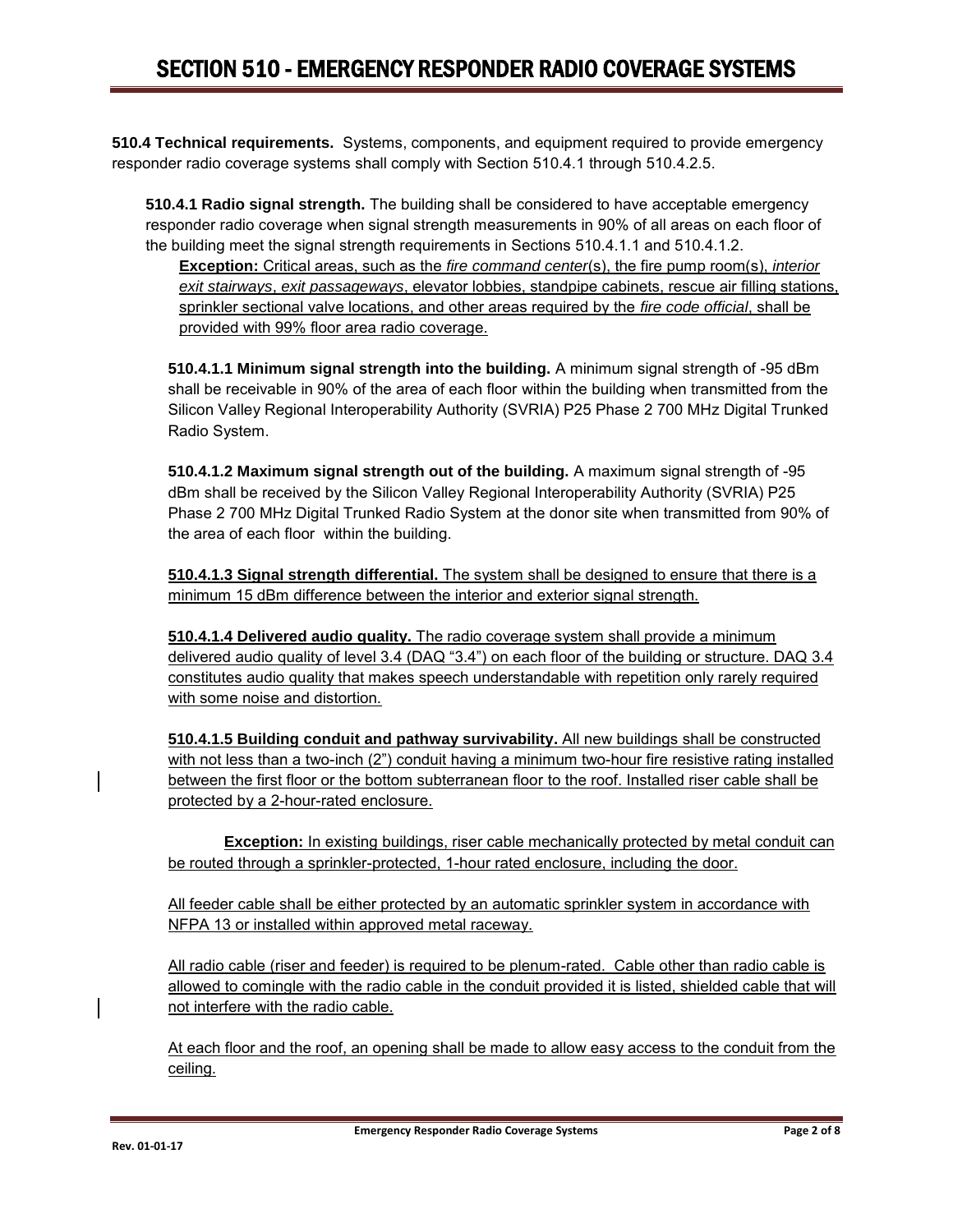Access in either the form of a drop ceiling or access panel shall be made along hallways and through firewalls.

All floors of the subterranean parking garages shall have a similar conduit installation and access.

**510.4.2 System design.** The emergency responder radio coverage system shall be designed in accordance with Sections 510.4.2.1 through 510.4.2.5.

#### **510.4.2.1 Amplification systems allowed.**

Buildings and structures that cannot support the required level of radio coverage shall be equipped with a radiating cable system, a distributed antenna system with Federal Communications Commission (FCC)-certified, Class A channelized (spectrum agile) public safety grade signal boosters (amplifiers) designed for the frequencies specified by the *fire code official*, in order to achieve the required adequate radio coverage.

**510.4.2.2 Technical criteria.** The *fire code official* shall provide the various frequencies required, the location of radio sites, effective radiated power of radio sites, and other supporting technical information upon request by the building owner or owner's representative. The City of Palo Alto will utilize the frequencies necessary to complete the West simulcast cell. These frequencies and other technical information will be provided by the SVRIA upon registration.

**510.4.2.2.1** The Public Safety radio system, extending from the head-end amplifier to the distributed antennas shall not be combined with other DAS systems installed in the building.

**510.4.2.2.2** A single antenna system is allowed provided the antennas are capable of passively distributing all frequencies between 698MHz and 2.7GHz and the hardware for both Public Safety and wireless carrier frequencies are completely separate with necessary filters. The single antenna system must also be tested and certified by a qualified contractor.

**510.4.2.2.3** Where fiber distribution systems are used to extend the Public Safety radio system throughout the building or to other buildings, the horizontal fiber runs shall be enclosed in conduit meeting at least the building conduit requirements in Section 510.4.1.5.

**510.4.2.3 Power supply sources.** Emergency responder radio coverage systems shall be provided with at least two independent and reliable power supply sources conforming to NFPA 72 and the Electrical Code, one primary and one secondary. The standby power supply shall be an approved UPS system capable of operating the emergency responder radio coverage system for a duration of not less than 24 hours. When primary power is lost, the power supply to the emergency responder radio coverage system shall automatically transfer to the standby power supply.

**510.4.2.3.1 Emergency Power Off (EPO).** The UPS system shall be equipped with an emergency power off (EPO) switch in a location approved by the *fire code official*. The EPO shall disconnect both the circuit breaker and secondary power supply simultaneously.

**510.4.2.4 Signal booster requirements.** If used, signal boosters shall meet the following requirements: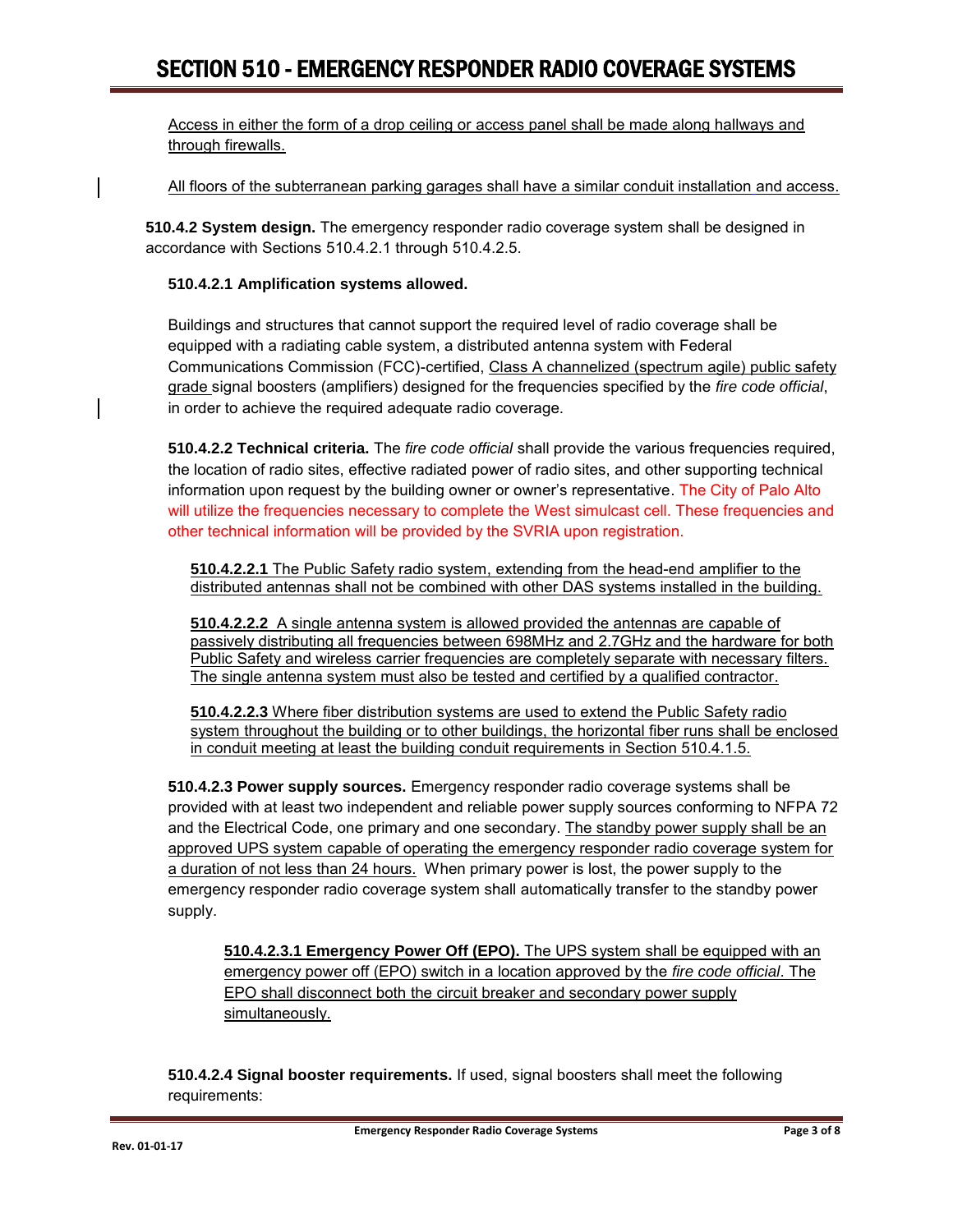- a. All signal booster components shall be contained in a National Electrical Manufacturer's Association (NEMA) 4-type waterproof cabinet.
- b. Battery systems used for the emergency power source shall be contained in a NEMA 4 type waterproof cabinet.
- c. The signal booster system and power supply(ies) shall be electrically supervised and monitored in accordance with NFPA 1221.
	- i. For buildings without a fire alarm system, a dedicated monitoring panel in accordance with NFPA 72 shall be provided to annunciate automatic supervisory and trouble signals for the signal booster system and power supply(ies) and sound an audible signal at a constantly attended location.
- d. Equipment shall have FCC certification prior to installation.

**510.4.2.5 Additional frequencies and change of frequencies.** The emergency responder radio coverage system shall be capable of modification or expansion in the event frequency changes are required by the FCC or additional frequencies are made available by the FCC.

**510.5 Installation requirements.** The installation of the public safety radio coverage system shall be in accordance with Sections 510.5.1 through 510.5.6.

**510.5.1 Approval prior to installation.** Amplification systems capable of operating on frequencies licensed to any public safety agency by the FCC shall not be installed without prior coordination and approval of the *fire code official*.

**510.5.2 Minimum qualifications of personnel.** The minimum qualifications of the system designer, lead installation personnel and personnel conducting radio system testing shall include possession of both of the following:

- 1. A valid FCC-issued general radio operators license; and
- 2. Certification of in-building system training issued by one of the following:
	- a. Associated Public Safety Communications Officials (APCO),
	- b. National Association of Business Education Radio (NABER),
	- c. Personal Communications Industry Association (PCIA) or,
	- d. The manufacturer of the equipment being installed.

All design documents and all tests shall be documented and signed by a person meeting the minimum qualification noted in this section.

**510.5.3 Acceptance test procedure and system certification.** When an emergency responder radio coverage system is required, and upon completion of installation, the building *owner* shall have the radio system tested to verify that two-way coverage on each floor of the building is in accordance with Section 510.4.1. The test procedure shall be conducted as follows: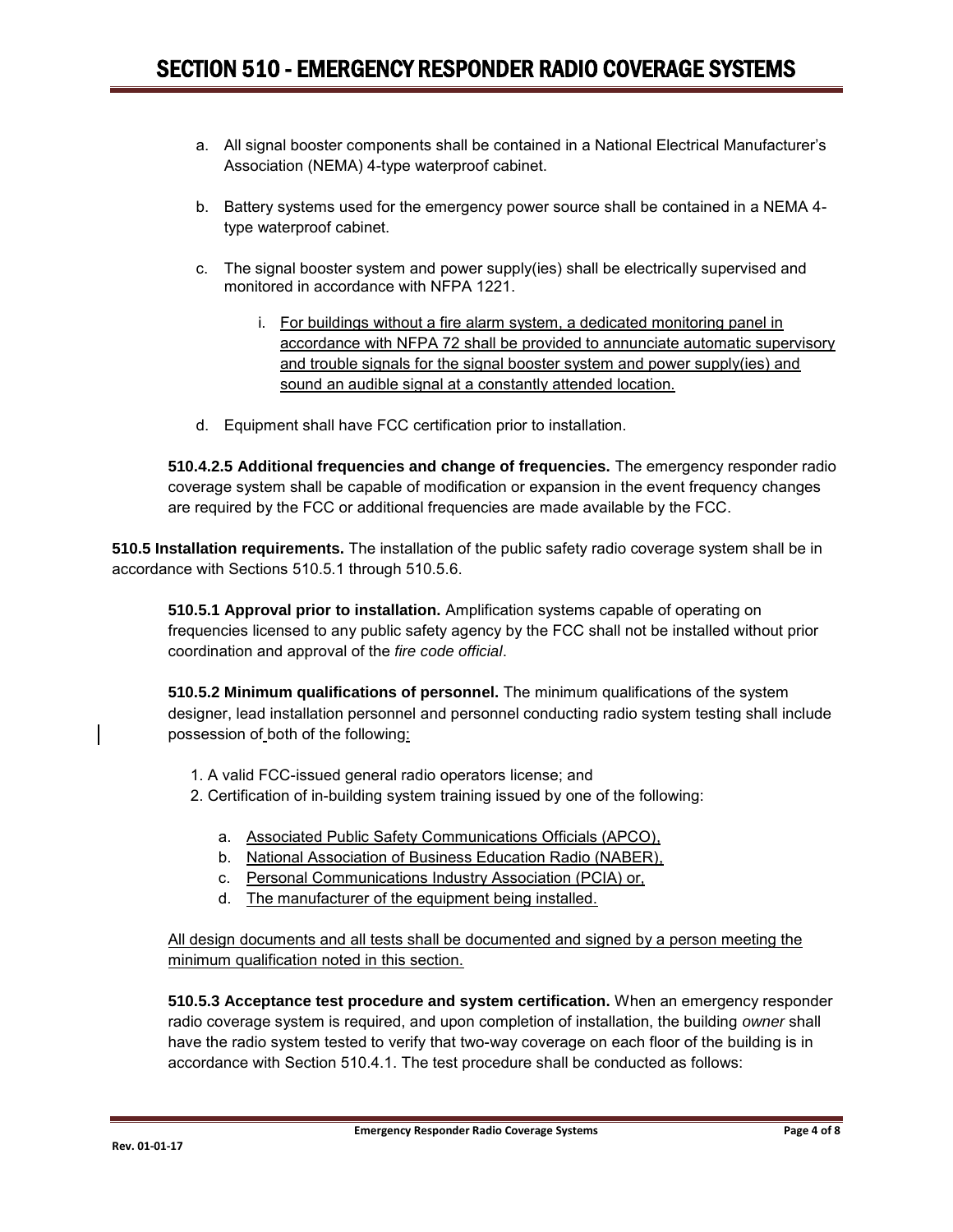1. Talk-back testing from a site to the Silicon Valley Regional Interoperability Authority (SVRIA) P25 Phase 2 700 MHz Digital Trunked Radio System shall use City of Palo Alto radio(s) on the designated control channel (Channel 2) and may be witnessed by a representative of the City of Palo Alto Fire Department.

2. Each floor of the building shall be divided into a grid of 20 approximately equal test areas.

3. The test shall be conducted using a calibrated portable radio of the latest brand and model used by the agency talking through the agency's radio communications system.

4. In the event that three of the test areas on a floor fail the talk back test, in order to be more statistically accurate, the floor shall be permitted to be divided into 40 equal test areas. If the system fails the 90% coverage requirement for the 40-area test, the emergency responder radio system shall be altered to meet the 90% coverage requirement.

**Exception:** Critical areas shall be provided with 99% floor area coverage.

5. A test location approximately in the center of each test area shall be selected for the test, with the radio enabled to verify two-way communications to and from the outside of the building through the Silicon Valley Regional Interoperability Authority (SVRIA) P25 Phase 2 700 MHz Digital Trunked Radio System. Once the test location has been selected, that location shall represent the entire test area. Failure in the selected test location shall be considered failure of that test area.

6. The test for emergency responder radio coverage will be considered passed when 90% of the test locations on each floor are able to pass two-way communications to and from the outside of the building.

**Exception**: Critical areas shall be provided with 99% floor area radio coverage.

7. The gain values/output levels of all amplifiers shall be measured and the test measurement results shall be kept on file with the building *owner* so that the measurements can be verified during annual tests. In the event that the measurement results become lost, the building owner shall be required to rerun the acceptance test to reestablish the gain values.

8. As part of the installation a spectrum analyzer or other suitable test equipment shall be utilized to ensure spurious oscillations are not being generated by the subject signal booster. This test shall be conducted at time of installation and subsequent annual inspections.

9. Individuals conducting initial benchmark and system acceptance tests shall meet the minimum qualifications in accordance with Section 510.5.2. All test results are required to be validated by an *approved* third party, independent of the system designer and installer.

Prior to issuance of the building Certificate of Occupancy, a system acceptance test report shall be submitted to the *fire code official*, maintained on the premises and be made available to the public safety department upon request. The report shall verify compliance with Section 510.5.4, and include the emergency responder radio coverage system equipment data sheets, diagram showing device locations and wiring schematic, and a copy of the electrical permit and system certification letter.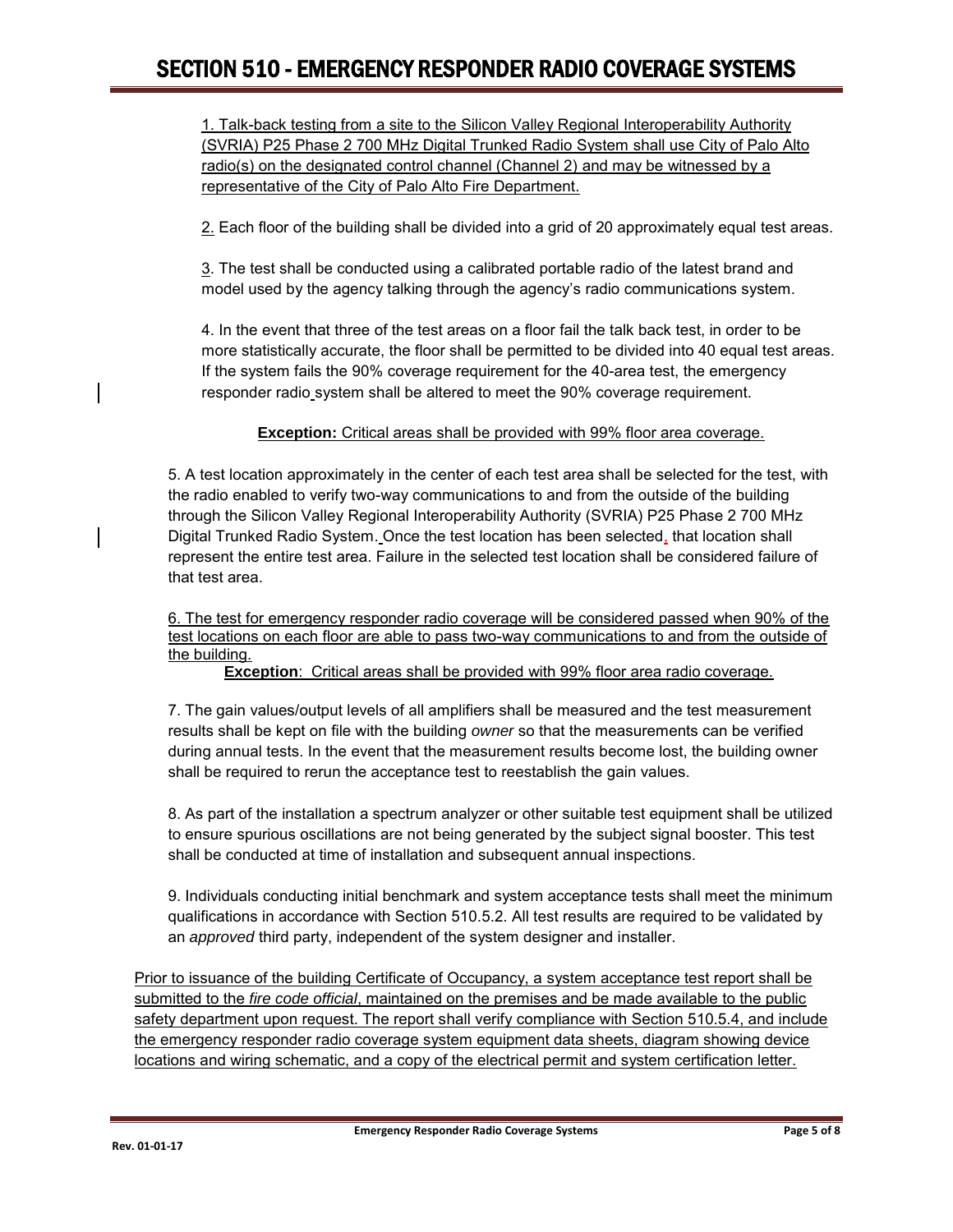**510.5.4 FCC Compliance.** The emergency responder radio coverage system installation and components shall also comply with all applicable federal regulations, including, but not limited to, FCC 47 CFR Part 90.219.

**510.5.5 Location of equipment.** For buildings without a *fire command center* the communications control equipment shall be located inside the building near the fire alarm control panel, or other *approved* location.

**510.5.6 Signage.** Buildings equipped with an emergency responder radio coverage system shall be identified by an *approved* sign located above or near the building key box stating: "Radio System Installed". A sign stating "Radio System Equipment" will be placed on or adjacent to the door of the room containing the main system components. These signs shall meet the City of Palo Alto's current ERRCS sign standard. Metal backed, red background, with blue reflective lettering.

**510.6 Maintenance.** The emergency responder radio coverage system shall be maintained operational at all times in accordance with Sections 510.6.1 through 510.6.5

**510.6.1 Testing and proof of compliance.** The emergency responder radio coverage system shall be inspected and tested annually or whenever structural changes occur including additions or remodels that could materially change the original field performance tests. Individuals conducting the tests shall meet the minimum qualifications in accordance with Section 510.5.2. All test results are required to be validated by an *approved* third party, independent of the system designer and installer. Testing shall consist of the following:

- 1. In-building coverage test as described in Section 510.5.3.
- 2. Signal boosters shall be tested to verify that the gain/output level is the same as it was upon initial installation and acceptance.
- 3. Backup batteries and power supplies shall be tested under load of a period of 1 hour to verify that they will properly operate during an actual power outage. If within the 1-hour test period the battery exhibits symptoms of failure, the test shall be extended for additional 1-hour periods until the integrity of the battery can be determined.
- 4. All other active components shall be checked to verify operation within the manufacturer's specifications.
- 5. At the conclusion of the testing, a report, which shall verify compliance with Sections 510.5.3 and 510.6 shall be submitted to the *fire code official* and a copy maintained on the premises and made available to the *authority having jurisdiction* upon request.

**510.6.2 Additional frequencies.** The building *owner* shall modify or expand the emergency responder radio coverage system at their expense in the event frequency changes are required by the FCC or additional frequencies are made available by the FCC. Prior approval of a public safety radio coverage system on previous frequencies does not exempt this section.

**510.6.3 Field testing.** Agency personnel shall have the right to enter onto the property at any reasonable time to conduct field testing to verify the required level of radio coverage.

**510.6.4 Qualifications of testing personnel.** All tests shall be documented and signed by a person meeting the minimum qualifications set forth in Section 510.5.2.